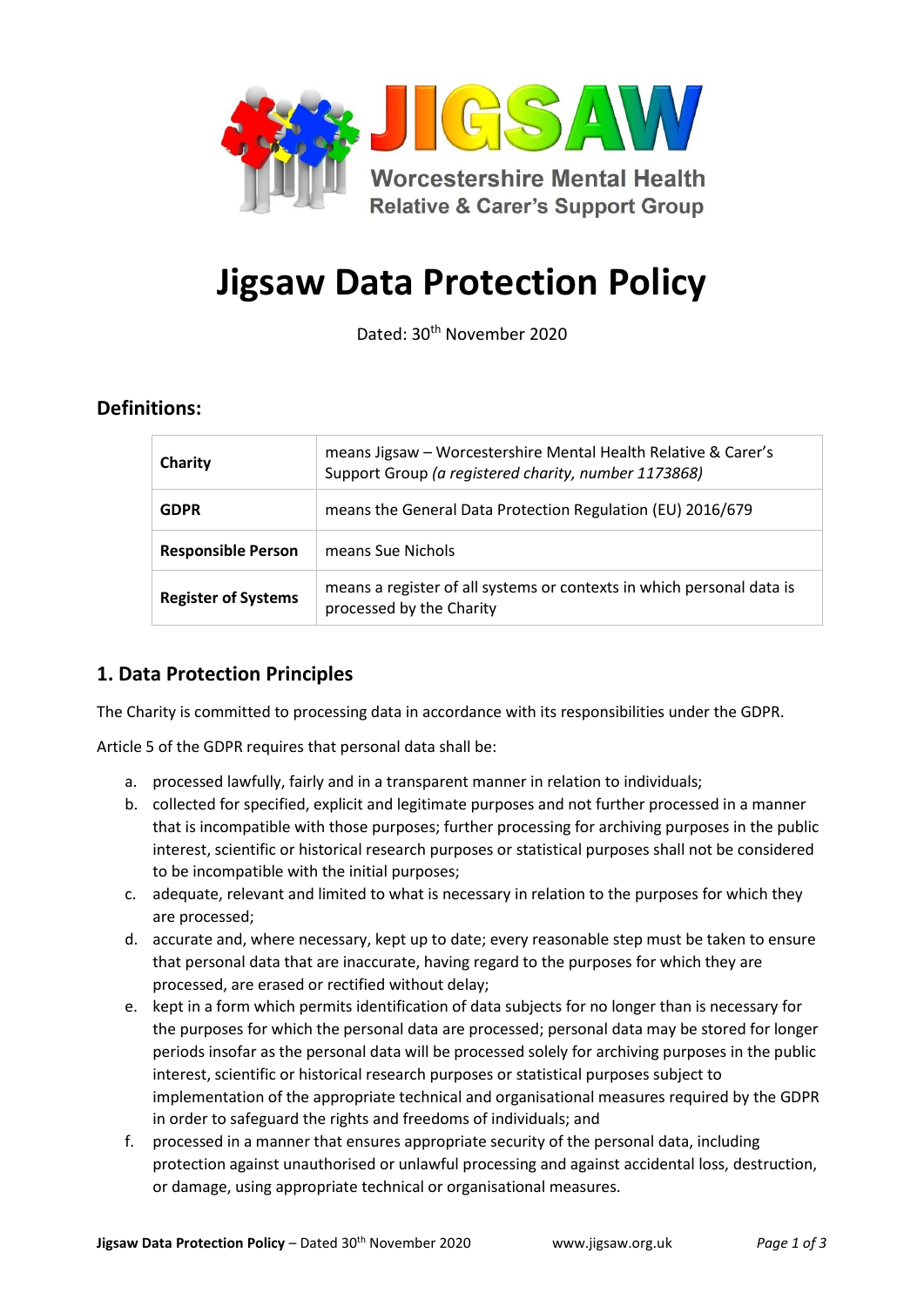## **2. General Provisions**

- a. This policy applies to all personal data processed by the Charity.
- b. The Responsible Person shall take responsibility for the Charity's ongoing compliance with this policy.
- c. This policy shall be reviewed at least annually.
- d. Having contacted the Information Commissioner's Office and followed their self-assessment process, they advise that the Charity does not need to register with them.

## **3. Lawful, Fair and Transparent Processing**

- a. To ensure its processing of data is lawful, fair and transparent, the Charity shall maintain a Register of Systems.
- b. The Register of Systems shall be reviewed at least annually.
- c. Individuals have the right to access their personal data and any such requests made to the charity shall be dealt with in a timely manner.

#### **4. Lawful Purposes**

- a. All data processed by the charity must be done on one of the following lawful bases: consent, contract, legal obligation, vital interests, public task or legitimate interests [\(see ICO guidance for](https://ico.org.uk/for-organisations/guide-to-the-general-data-protection-regulation-gdpr/lawful-basis-for-processing/)  [more information\)](https://ico.org.uk/for-organisations/guide-to-the-general-data-protection-regulation-gdpr/lawful-basis-for-processing/).
- b. The Charity shall note the appropriate lawful basis in the Register of Systems.
- c. Where consent is relied upon as a lawful basis for processing data, evidence of opt-in consent shall be kept with the personal data.
- d. Where communications are sent to individuals based on their consent, the option for the individual to revoke their consent should be clearly available and systems should be in place to ensure such revocation is reflected accurately in the Charity's systems.

#### **5. Data Minimisation**

a. The Charity shall ensure that personal data are adequate, relevant and limited to what is necessary in relation to the purposes for which they are processed.

#### **6. Accuracy**

- a. The Charity shall take reasonable steps to ensure personal data is accurate.
- b. Where necessary for the lawful basis on which data is processed, steps shall be put in place to ensure that personal data is kept up to date.